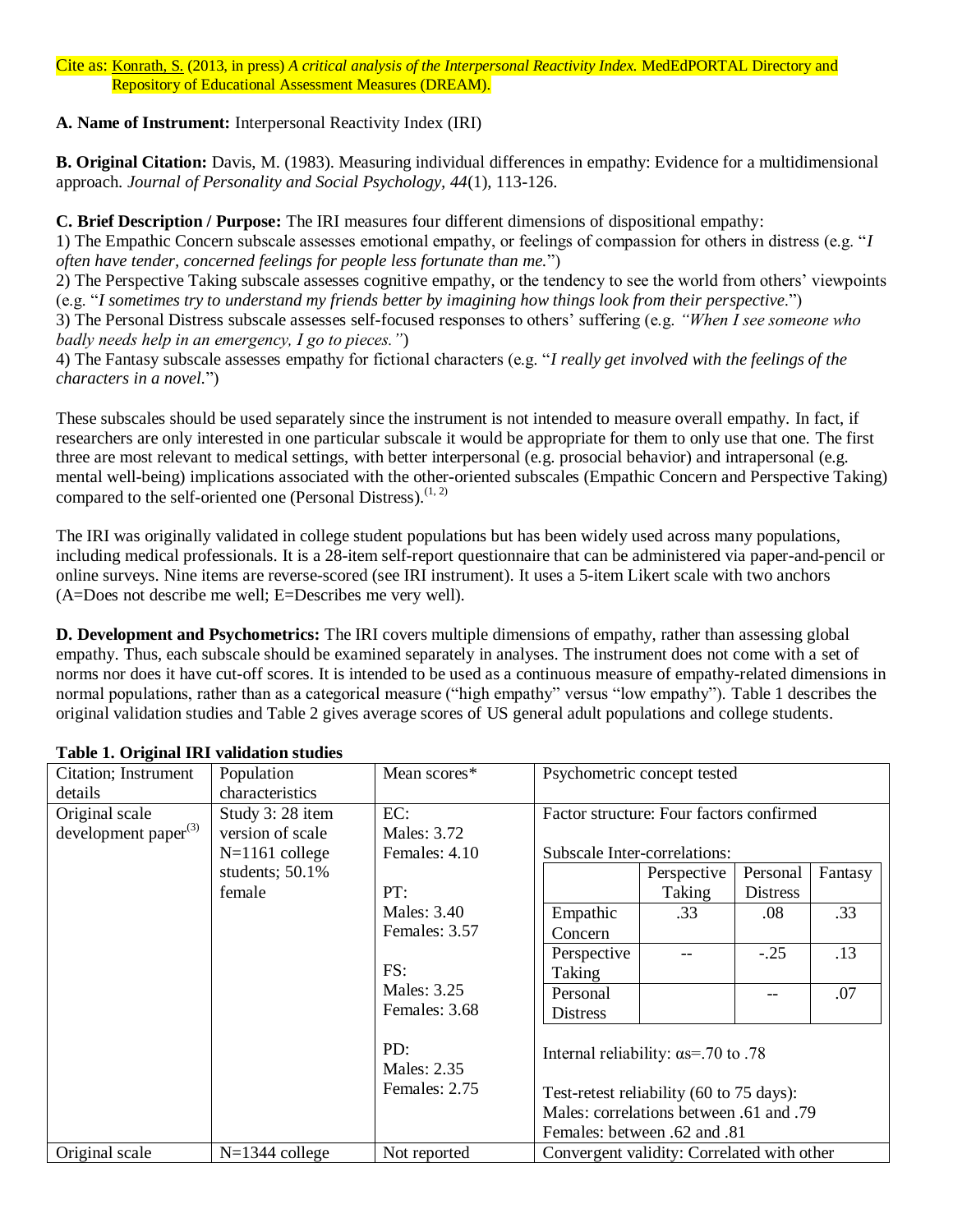| validation paper <sup>(4)</sup> | students; $49.6\%$<br>female. | empathy measures in expected ways (e.g. PT)<br>correlated with cognitive empathy measure,<br>while EC correlated with emotional empathy<br>measure) |
|---------------------------------|-------------------------------|-----------------------------------------------------------------------------------------------------------------------------------------------------|
|                                 |                               | Concurrent validity: EC and PT associated with<br>high self-esteem and healthy interpersonal<br>functioning. Opposite for PD.                       |

\*Converted to 1-5 Likert scale from summed scores. No overall means were provided.

**E. Additional Studies Reporting Validity Evidence:** The IRI has been widely used in a variety of populations and has been validated in several languages including Chinese, <sup>[\(5\)](#page-2-4)</sup> Dutch, <sup>[\(6\)](#page-2-5)</sup> French, <sup>[\(7\)](#page-2-6)</sup> German, <sup>[\(8\)](#page-2-7)</sup> Italian, <sup>[\(9\)](#page-2-8)</sup> Japanese, <sup>[\(10\)](#page-3-0)</sup> Korean, <sup>[\(11\)](#page-3-1)</sup> Spanish, <sup>[\(12\)](#page-3-2)</sup> and Swedish <sup>[\(13\)](#page-3-3)</sup>. The IRI was in the General Social Su American adults, for two years. Average scores from the GSS, a large general adult online sample, and a sample of American college students are reported in Table 2. These can give readers an idea of typical score ranges.

| Instrument details                              | Population characteristics   | Mean scores              | Findings                           |
|-------------------------------------------------|------------------------------|--------------------------|------------------------------------|
| <b>Empathic Concern</b>                         | General Social Survey (GSS:  | GSS:                     | We examined age-related changes in |
| (EC) and Perspective                            | 2002 and 2004 combined):     | EC overall: $3.99(0.70)$ | empathy, finding a curvilinear     |
| Taking (PT)                                     | Nationally representative US | Males: 3.81 (0.68)       | relationship: middle-aged adult    |
| subscales $(14)$                                | adult                        | Females: 4.15 (0.67)     | females have the highest EC and PT |
|                                                 | N=2,694; 52.9% Female        |                          | in US.                             |
|                                                 | -Mean age $= 46.29$          | Online:                  |                                    |
|                                                 | -80.3% White                 | EC overall: $3.77(0.78)$ |                                    |
|                                                 | -13.1% African-American      | Males: 3.56 (0.80)       |                                    |
|                                                 | (AA)                         | Females: 4.06 (0.64)     |                                    |
|                                                 | $-6.6\%$ Other               |                          |                                    |
|                                                 |                              | PT overall: $3.66(0.75)$ |                                    |
|                                                 | Online: General US adult     | Males: 3.58 (0.77)       |                                    |
|                                                 | N=81,754; 42.6% Female       | Females: 3.77 (0.69)     |                                    |
|                                                 | -Mean age $=$ 38.56          |                          |                                    |
|                                                 | -86.1% White                 |                          |                                    |
|                                                 | $-2.2%$ AA                   |                          |                                    |
|                                                 | $-6.0\%$ Asian               |                          |                                    |
|                                                 | -2.1% Hispanic               |                          |                                    |
|                                                 | $-2.8\%$ Other               |                          |                                    |
| All four subscales <sup><math>(15)</math></sup> | US college students          | EC: $3.80(0.65)$         | We examined changes over time in   |
|                                                 | N=13,737; 63.1% Female       | PT: 3.46(0.68)           | empathy, finding that Empathic     |
|                                                 | -Mean age $= 20.3$           | FS: 3.45(0.80)           | Concern and Perspective Taking     |
|                                                 | -67.0% White                 | PD: $2.66(0.71)$         | scores declined from 1980 to 2009. |
|                                                 |                              |                          |                                    |

#### **Table 2. Mean scores for American college students and adults**

**F. Application to Health Sciences Education and / or Health Sciences Education Research:** The IRI has been widely used within health and medical fields, on a variety of populations (e.g. medical students, residents, physicians, nurses, dentists), with a number of interesting findings that demonstrate its validity and utility within these settings. Within physicians one additional factor, "involvement," has been found besides the typical four<sup>[\(16\)](#page-3-6)</sup>. The commonly used Jefferson Scale of Physician Empathy is correlated with the EC, PT, and FS subscales, but not PD.<sup>[\(17\)](#page-3-7)</sup> Moreover, some research finds that scores on the EC and PD subscales decline during medical training,  $(18)$  although the issue of whether empathy declines during medical training is still being debated.<sup>[\(19,](#page-3-9) [20\)](#page-3-10)</sup> One interesting study found that there was an increase in medical students' perspective-taking scores after a medical humanities course, demonstrating that the PT subscale is responsive to interventions.<sup>[\(21\)](#page-3-11)</sup> Other studies find that medical residents who have lower PT and EC are more likely to subsequently report medical errors,<sup> $(22)$ </sup> and higher PT is also associated with increased well-being for the physicians themselves. $^{(23)}$  $^{(23)}$  $^{(23)}$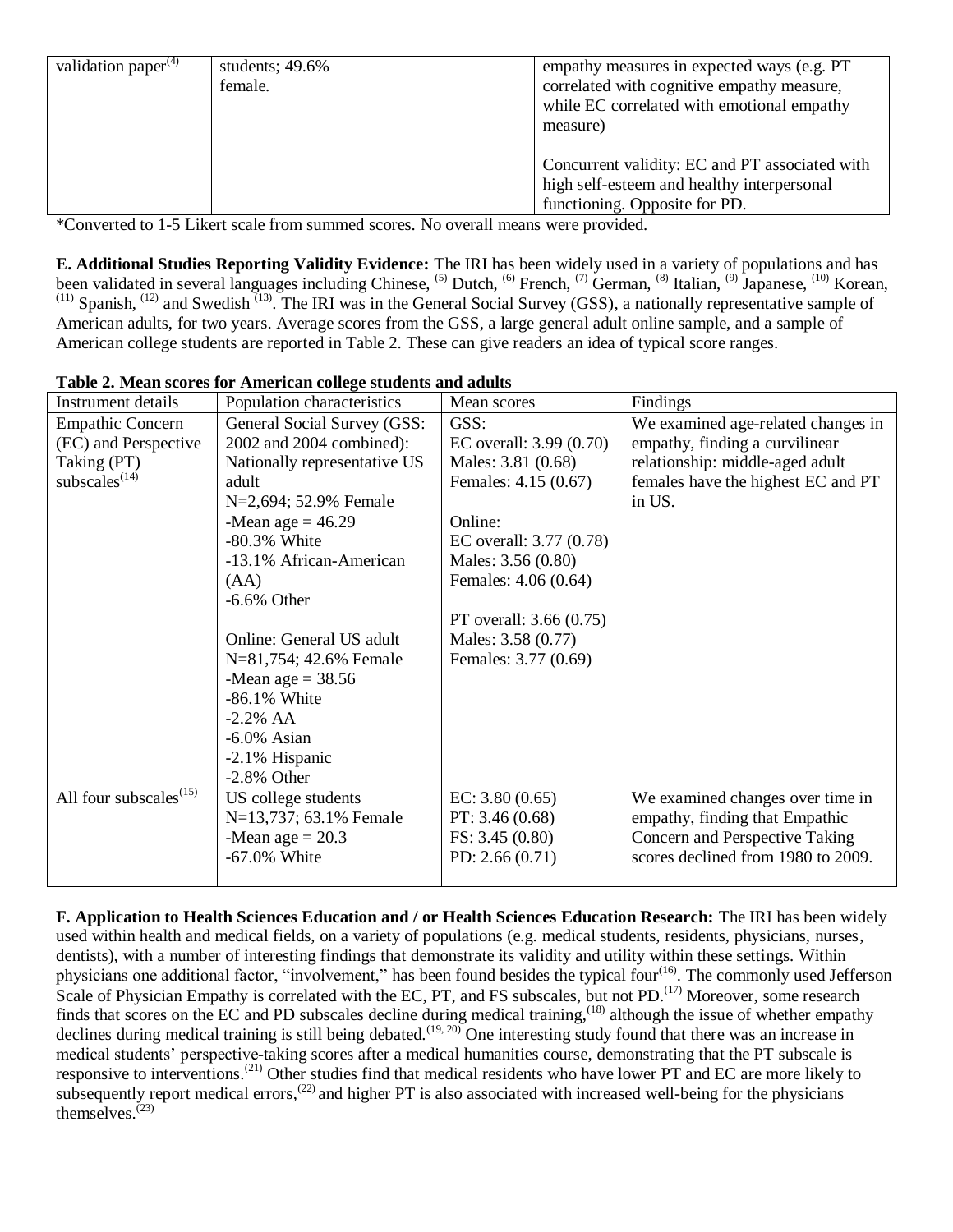There are a number of potential uses of the IRI within a medical school setting. For example, it could be used to screen prospective medical students, since normative data are available (Table 2). The IRI could also be used to better understand the pedagogical needs of medical students, since more empathic people are more responsive to emotionally evocative information and situations than less empathic people.<sup> $(24, 25)$  $(24, 25)$ </sup> It could also be used to track medical students throughout medical school to examine changes within students across time, and perhaps make adjustments to curricula based on these results. Finally, the IRI could be administered to students before and after educational interventions to examine their efficacy.

**G. Commentary:** The IRI has good psychometric properties and is recommended for use in a variety of populations. There are some important points of consideration when using this scale.

1) The self-report nature of the scale makes it susceptible to social desirability and self-perception biases, especially for the EC and PT subscales. <sup>[\(26\)](#page-3-16)</sup> Yet there are correlations between IRI self-reports and observer ratings (e.g. sibling, friend) of empathy<sup>[\(27\)](#page-3-17)</sup>. In addition, EC scores are correlated with prosocial behavioral outcomes, further validating the IRI, and especially the EC subscale  $^{(28, 29)}$  $^{(28, 29)}$  $^{(28, 29)}$  $^{(28, 29)}$ .

2) Items in the EC subscale assess empathy for other's *suffering*, rather than a more general process of feeling what others are feeling, which could allow for feelings of empathic joy and other positive emotions.

3) The IRI measures dispositional, or trait-based, empathy, which means that it assesses people's chronic tendencies to empathize. Yet, the PT subscale is less heritable, and therefore, more changeable and responsive to interventions than the other subscales.<sup>[\(30\)](#page-3-20)</sup> This instrument would not be appropriate if researchers were interested in situational empathy, which involves immediate emotional responses to others' situations (e.g. feelings of compassion, tenderness, and warmth).<sup>[\(31\)](#page-3-21)</sup>

4) The target of empathy is not consistent across the items. For example, in the EC subscale, the target of empathy is a general needy other, but in the PT subscale, the target varies from an abstract other to specific individuals (e.g. friends).

Yet despite these considerations, the IRI's two main advantages are its excellent psychometric properties and its multidimensional approach. The multidimensional nature of the scale gives researchers and practitioners the flexibility to use the subscales that are most relevant to their project, since the different forms of empathy have different correlates and consequences.

## **H. Additional Citations:**

<span id="page-2-0"></span>1. Klimecki O, Singer T. Empathic distress fatigue rather than compassion fatigue? Integrating findings from empathy research in psychology and social neuroscience. Pathological altruism2011:368-83.

<span id="page-2-1"></span>2. Konrath S, Grynberg D. The positive (and negative) psychology of empathy. In: Watt D, Panksepp J, editors. The neurobiology and psychology of empathy: Nova Science Publishers, Inc., In press; 2013.

<span id="page-2-2"></span>3. Davis MH. A multidimensional approach to individual differences in empathy. JSAS Catalog of Selected Documents in Psychology1980;10(85).

<span id="page-2-3"></span>4. Davis M. Measuring individual differences in empathy: Evidence for a multidimensional approach. Journal of Personality and Social Psychology1983;44(1):113-26.

<span id="page-2-4"></span>5. Siu AM, Shek DT. Validation of the interpersonal reactivity index in a Chinese context. Research on Social Work Practice2005;15(2):118-26.

<span id="page-2-5"></span>6. De Corte K, Buysse A, Verhofstadt LL, Roeyers H, Ponnet K, Davis MH. Measuring empathic tendencies: Reliability and validity of the Dutch version of the Interpersonal Reactivity Index. Psychologica Belgica2007;47(4):235-60.

<span id="page-2-6"></span>7. Gilet A-L, Mella N, Studer J, Grühn D, Labouvie-Vief G. Assessing dispositional empathy in adults: A French validation of the Interpersonal Reactivity Index (IRI). Canadian Journal of Behavioural Science/Revue canadienne des sciences du comportement2013;45(1):42.

<span id="page-2-7"></span>8. Paulus C. The Saarbruecken personality questionnaire on empathy: psychometric evaluation of the German version of the Interpersonal Reactivity Index. Retrieved from<http://psydok.sulb.uni-saarland.de/volltexte/2009/2363;> 2009.

<span id="page-2-8"></span>9. Sartori R, Meneghini AM. Caratteristiche psicometriche dell'Iri di Davis. DiPAV-Quaderni2008.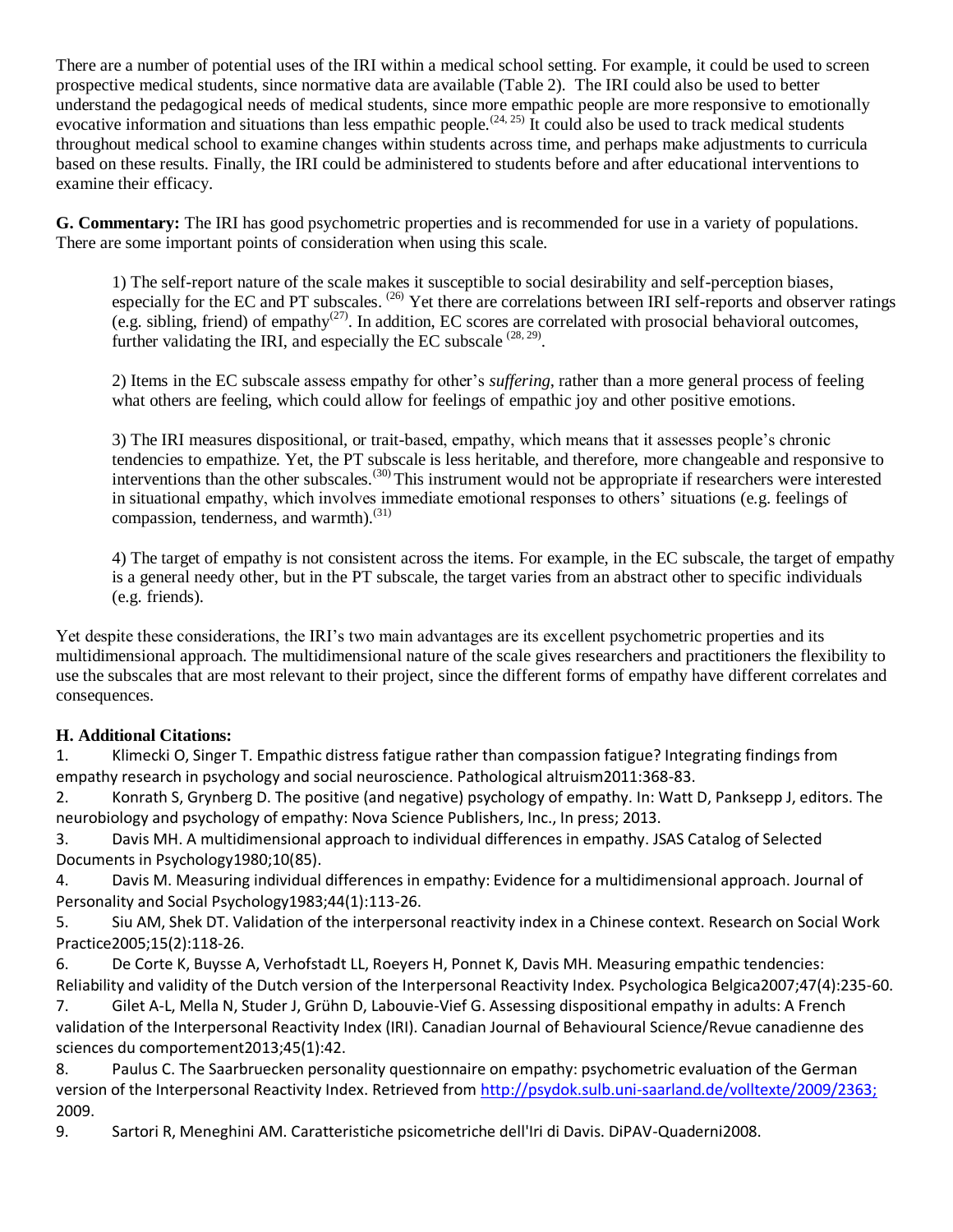<span id="page-3-0"></span>10. Aketa H. Structure and measurement of empathy: Japanese version of Davis's Interpersonal Reactivity Index (IRI-J). The Psychological report of Sophia University1999;2:19-31.

<span id="page-3-1"></span>11. Kang I, Kee S, Kim SE, Jeong B, Hwang JH, Song JE, Kim JW. Reliability and validity of the Korean-version of Interpersonal Reactivity Index. Journal of Korean Neuropsychiatric Association2009;48(5):352-8.

<span id="page-3-2"></span>12. Pérez-Albéniz A, De Paúl J, Etxeberría J, Paz Montes M, Torres E. Adaptación de Interpersonal reactivity Index (IRI) al español. Psicothema2003;15(2):267-72.

<span id="page-3-3"></span>13. Cliffordson C. The hierarchical structure of empathy: Dimensional organization and relations to social functioning. Scandinavian Journal of Psychology2002;43(1):49-59.

<span id="page-3-4"></span>14. O'Brien E, Konrath SH, Grühn D, Hagen AL. Empathic concern and perspective taking: Linear and quadratic effects of age across the adult life span. The Journals of Gerontology Series B: Psychological Sciences and Social Sciences2013;68(2):168-75.

<span id="page-3-5"></span>15. Konrath S, O'Brien E, Hsing C. Changes in dispositional empathy in American college students over time: a metaanalysis. Personality and Social Psychology Review2011 May;15(2):180-98.

<span id="page-3-6"></span>16. Yarnold P, Bryant F, Nightingale S, Martin G. Assessing physician empathy using the Interpersonal Reactivity Index: A measurement model and cross-sectional analysis. Psychology, Health & Medicine1996;1(2):207-21.

<span id="page-3-7"></span>17. Hojat M, Mangione S, Kane GC, Gonnella JS. Relationships between scores of the Jefferson scale of physician empathy (JSPE) and the interpersonal reactivity index (IRI). Medical Teacher2005;27(7):625-8.

<span id="page-3-8"></span>18. Bellini LM, Shea JA. Mood change and empathy decline persist during three years of internal medicine training. Academic Medicine2005;80(2):164.

<span id="page-3-9"></span>19. Colliver JA, Conlee MJ, Verhulst SJ, Dorsey JK. Reports of the decline of empathy during medical education are greatly exaggerated: A reexamination of the research. Academic Medicine2010;85(4):588-93.

<span id="page-3-10"></span>20. Neumann M, Edelhäuser F, Tauschel D, Fischer MR, Wirtz M, Woopen C, Haramati A, Scheffer C. Empathy Decline and Its Reasons: A Systematic Review of Studies With Medical Students and Residents. Academic Medicine2011;86(8):996-1009 10.97/ACM.0b013e318221e615.

<span id="page-3-11"></span>21. Shankar PR, Piryani RM. Changes in empathy among first year medical students before and after a medical humanities module. Education in Medicine Journal2013;5(1).

<span id="page-3-12"></span>22. West CP, Huschka MM, Novotny PJ, Sloan JA, Kolars JC, Habermann TM, Shanafelt TD. Association of perceived medical errors with resident distress and empathy. JAMA: The Journal of the American Medical Association2006;296(9):1071-8.

<span id="page-3-13"></span>23. Shanafelt TD, West C, Zhao X, Novotny P, Kolars J, Habermann T, Sloan J. Relationship Between Increased Personal Well-Being and Enhanced Empathy Among Internal Medicine Residents. Journal of General Internal Medicine2005;20(7):559-64.

<span id="page-3-14"></span>24. Davis MH, Hull JG, Young RD, Warren GG. Emotional reactions to dramatic film stimuli: the influence of cognitive and emotional empathy. Journal of Personality and Social Psychology1987 Jan;52(1):126-33.

<span id="page-3-15"></span>25. Campbell RG, Babrow AS. The role of empathy in responses to persuasive risk communication: Overcoming resistance to HIV prevention messages. Health Communication2004;16(2):159-82.

<span id="page-3-16"></span>26. Watson P, Morris RJ. Narcissism, empathy and social desirability. Personality and Individual Differences1991;12(6):575-9.

<span id="page-3-17"></span>27. Saroglou V, Pichon I, Trompette L, Verschueren M, Dernelle R. Prosocial behavior and religion: New evidence based on projective measures and peer ratings. Journal for the Scientific Study of Religion2005;44(3):323-48.

<span id="page-3-18"></span>28. Davis M. The effects of dispositional empathy on emotional reactions and helping: A multidimensional approach. Journal of Personality1983;51(2):167-84.

<span id="page-3-19"></span>29. Davis MH. Empathic Concern and the Muscular Dystrophy Telethon Empathy as a Multidimensional Construct. Personality and Social Psychology Bulletin1983;9(2):223-9.

<span id="page-3-20"></span>30. Davis M, Luce C, Kraus SJ. The heritability of characteristics associated with dispositional empathy. J Pers1994 Sep;62(3):369-91.

<span id="page-3-21"></span>31. Batson CD, Fultz J, Schoenrade PA. Adults' emotional reactions to the distress of others. Empathy and its development1987:163-84.

# **I. Author's Information:**

Sara Konrath, PhD

Director, Interdisciplinary Program for Empathy and Altruism Research (iPEAR) Assistant Professor, Institute for Social Research, University of Michigan